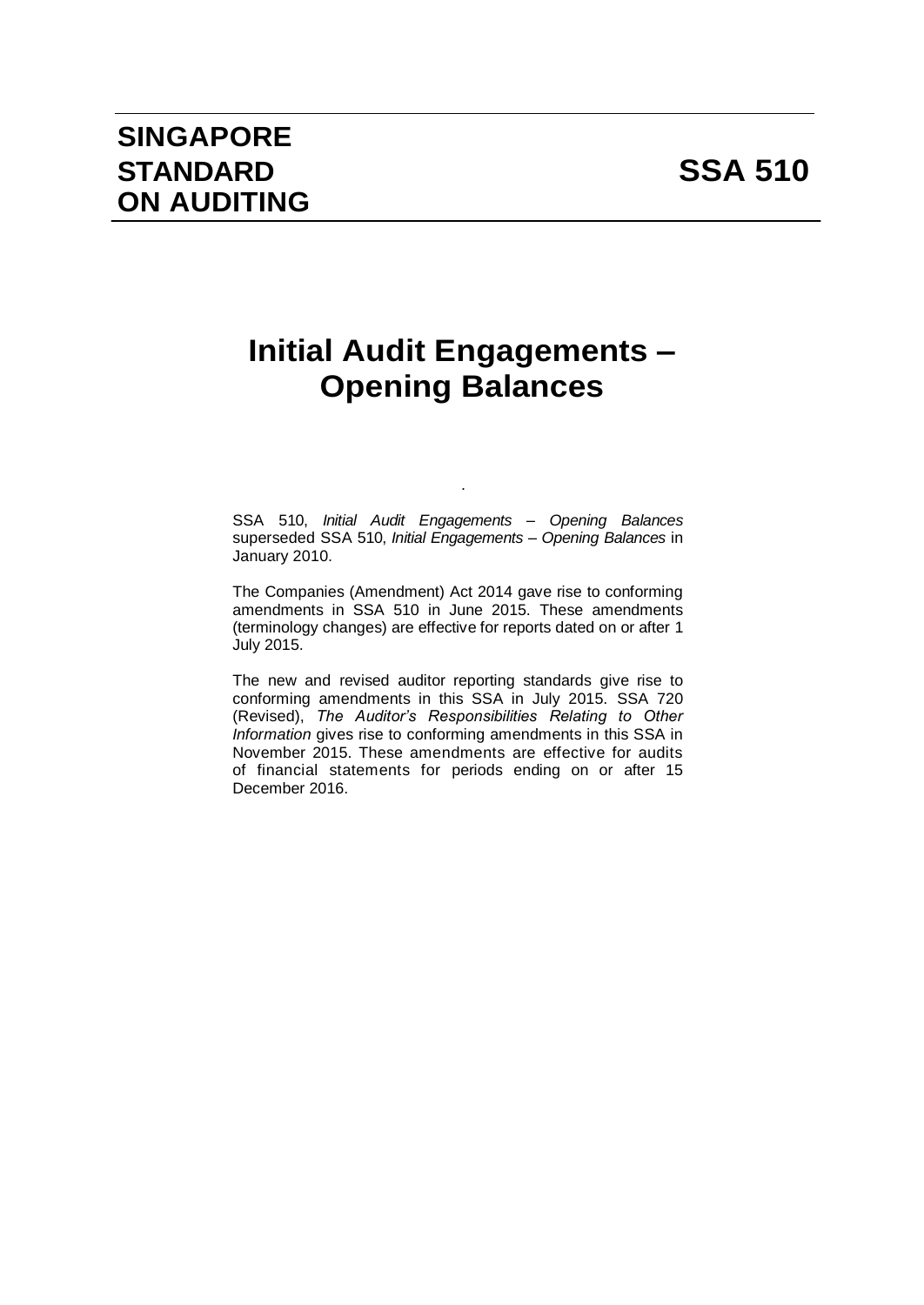## **SINGAPORE STANDARD ON AUDITING 510 INITIAL AUDIT ENGAGEMENTS – OPENING BALANCES**

(Effective for audits of financial statements for periods ending on or after 15 December 2016)

## **CONTENTS**

|                                                                     | Paragraph      |
|---------------------------------------------------------------------|----------------|
| <b>Foreword</b>                                                     |                |
| <b>Introduction</b>                                                 |                |
| Scope of this SSA                                                   | 1              |
| <b>Effective Date</b>                                               | 2              |
| Objective                                                           | 3              |
| <b>Definitions</b>                                                  | $\overline{4}$ |
| <b>Requirements</b>                                                 |                |
| <b>Audit Procedures</b>                                             | $5-9$          |
| Audit Conclusions and Reporting                                     | $10 - 13$      |
| <b>Application and Other Explanatory Material</b>                   |                |
| <b>Audit Procedures</b>                                             | A1-A7          |
| Audit Conclusions and Reporting                                     | A8-A9          |
| Appendix: Illustrations of Auditor's Reports with Modified Opinions |                |

Singapore Standard on Auditing (SSA) 510, "Initial Audit Engagements–Opening Balances" should be read in conjunction with SSA 200, "Overall Objectives of the Independent Auditor and the Conduct of an Audit in Accordance with Singapore Standards on Auditing".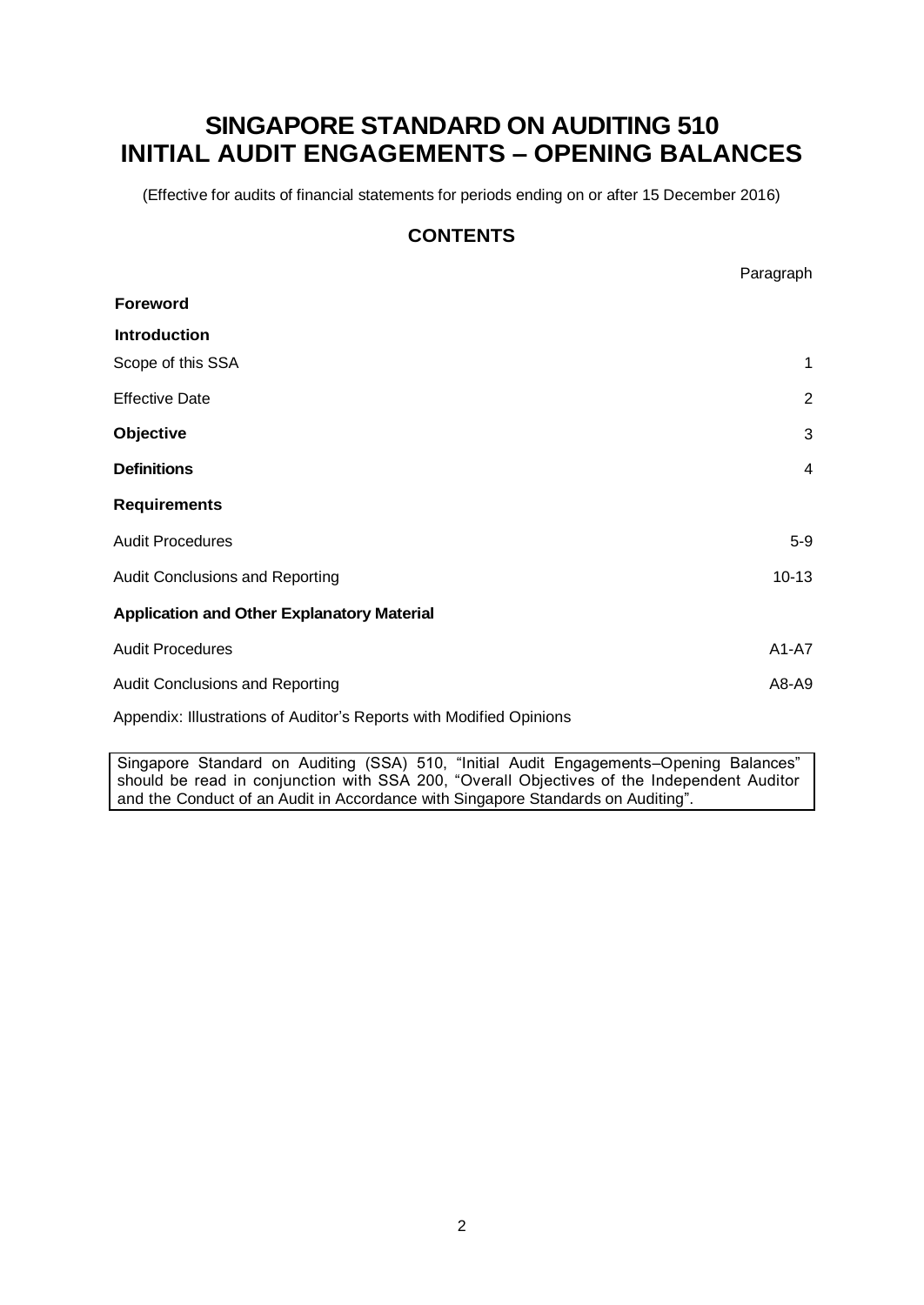# **SINGAPORE STANDARD SSA 510 ON AUDITING**

## **Foreword**

This Standard is based on International Standard on Auditing 510, with such amendments as were considered appropriate for local adoption.

## **Introduction**

## **Scope of this SSA**

1. This Singapore Standard on Auditing (SSA) deals with the auditor's responsibilities relating to opening balances in an initial audit engagement. In addition to financial statement amounts, opening balances include matters requiring disclosure that existed at the beginning of the period, such as contingencies and commitments. When the financial statements include comparative financial information, the requirements and guidance in SSA 710 $^1$  also apply. SSA 300<sup>2</sup> includes additional requirements and guidance regarding activities prior to starting an initial audit.

## **Effective Date**

2. This SSA is effective for audits of financial statements for periods ending on or after 15 December 2016.

## **Objective**

- 3. In conducting an initial audit engagement, the objective of the auditor with respect to opening balances is to obtain sufficient appropriate audit evidence about whether:
	- (a) Opening balances contain misstatements that materially affect the current period's financial statements; and
	- (b) Appropriate accounting policies reflected in the opening balances have been consistently applied in the current period's financial statements, or changes thereto are appropriately accounted for and adequately presented and disclosed in accordance with the applicable financial reporting framework.

## **Definitions**

 $\overline{\phantom{a}}$ 

- 4. For the purposes of the SSAs, the following terms have the meanings attributed below:
	- (a) Initial audit engagement An engagement in which either:
		- (i) The financial statements for the prior period were not audited; or
		- (ii) The financial statements for the prior period were audited by a predecessor auditor.
	- (b) Opening balances Those account balances that exist at the beginning of the period. Opening balances are based upon the closing balances of the prior period and reflect

<sup>1</sup> SSA 710, *Comparative Information – Corresponding Figures and Comparative Financial Statements*.

<sup>2</sup> SSA 300, *Planning an Audit of Financial Statements*.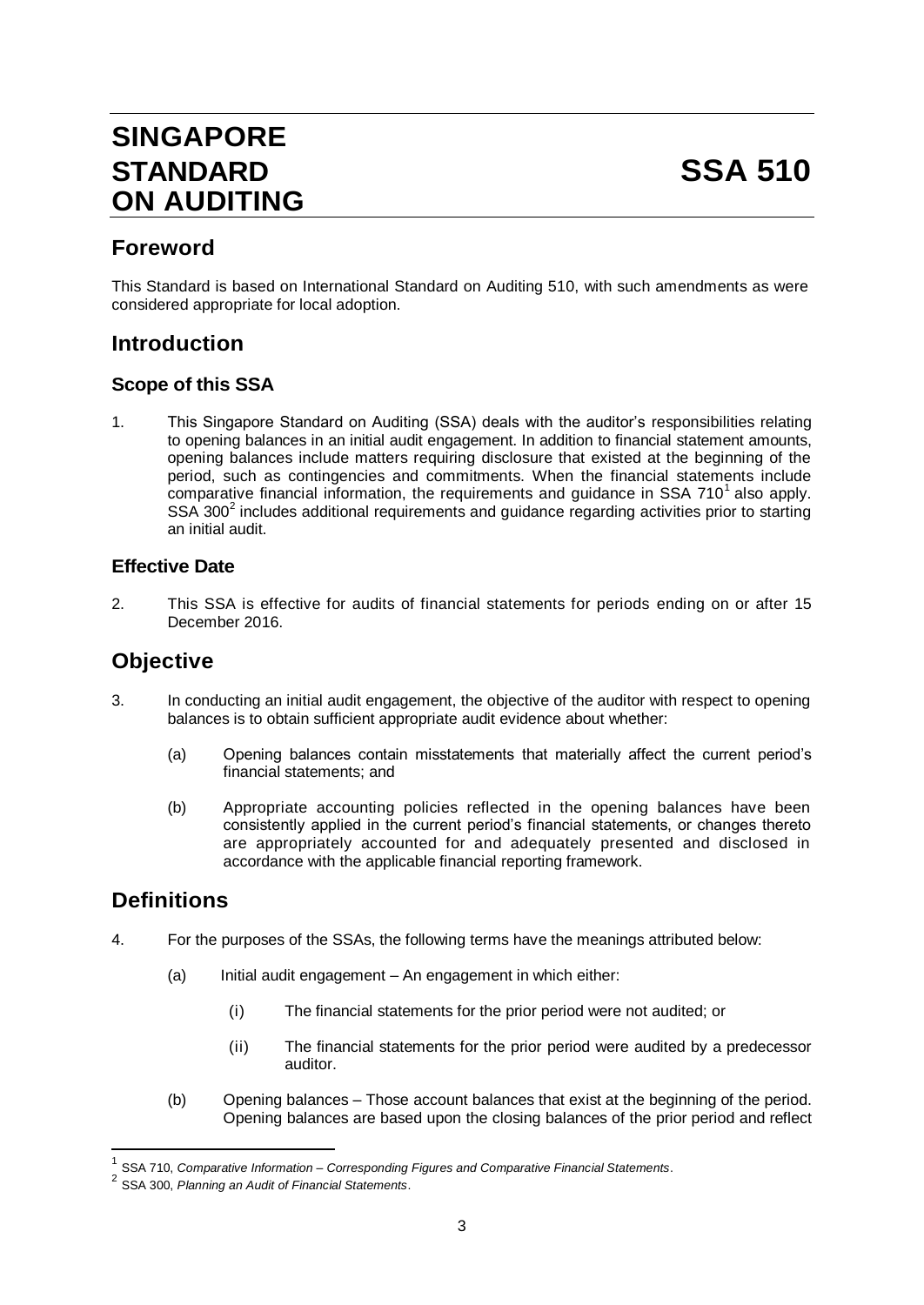the effects of transactions and events of prior periods and accounting policies applied in the prior period. Opening balances also include matters requiring disclosure that existed at the beginning of the period, such as contingencies and commitments.

(c) Predecessor auditor – The auditor from a different audit firm, who audited the financial statements of an entity in the prior period and who has been replaced by the current auditor.

## **Requirements**

## **Audit Procedures**

## *Opening Balances*

- 5. The auditor shall read the most recent financial statements, if any, and the predecessor auditor's report thereon, if any, for information relevant to opening balances, including disclosures.
- 6. The auditor shall obtain sufficient appropriate audit evidence about whether the opening balances contain misstatements that materially affect the current period's financial statements by: (Ref: Para. A1–A2)
	- (a) Determining whether the prior period's closing balances have been correctly brought forward to the current period or, when appropriate, have been restated;
	- (b) Determining whether the opening balances reflect the application of appropriate accounting policies; and
	- (c) Performing one or more of the following: (Ref: Para. A3–A7)
		- (i) Where the prior year financial statements were audited, reviewing the predecessor auditor's working papers to obtain evidence regarding the opening balances;
		- (ii) Evaluating whether audit procedures performed in the current period provide evidence relevant to the opening balances; or
		- (iii) Performing specific audit procedures to obtain evidence regarding the opening balances.
- 7. If the auditor obtains audit evidence that the opening balances contain misstatements that could materially affect the current period's financial statements, the auditor shall perform such additional audit procedures as are appropriate in the circumstances to determine the effect on the current period's financial statements. If the auditor concludes that such misstatements exist in the current period's financial statements, the auditor shall communicate the misstatements with the appropriate level of management and those charged with governance in accordance with SSA 450.<sup>3</sup>

## *Consistency of Accounting Policies*

8. The auditor shall obtain sufficient appropriate audit evidence about whether the accounting policies reflected in the opening balances have been consistently applied in the current period's financial statements, and whether changes in the accounting policies have been appropriately accounted for and adequately presented and disclosed in accordance with the applicable financial reporting framework.

 3 SSA 450, *Evaluation of Misstatements Identified during the Audit*, paragraphs 8 and 12.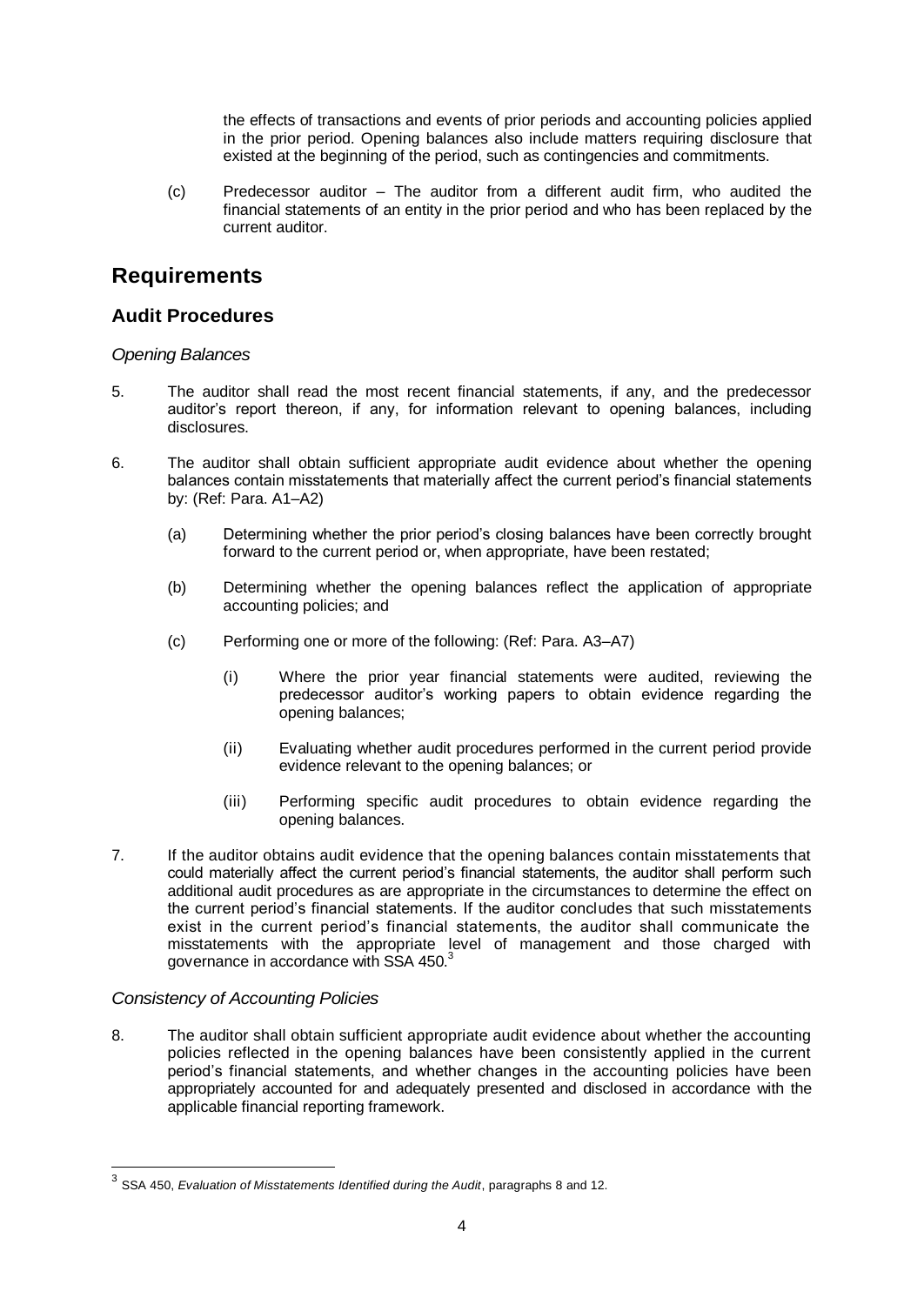### *Relevant Information in the Predecessor Auditor's Report*

9. If the prior period's financial statements were audited by a predecessor auditor and there was a modification to the opinion, the auditor shall evaluate the effect of the matter giving rise to the modification in assessing the risks of material misstatement in the current period's financial statements in accordance with SSA 315 (Revised).<sup>4</sup>

## **Audit Conclusions and Reporting**

#### *Opening Balances*

**.** 

- 10. If the auditor is unable to obtain sufficient appropriate audit evidence regarding the opening balances, the auditor shall express a qualified opinion or disclaim an opinion on the financial statements, as appropriate, in accordance with SSA 705 (Revised).<sup>5</sup> (Ref: Para. A8)
- 11. If the auditor concludes that the opening balances contain a misstatement that materially affects the current period's financial statements, and the effect of the misstatement is not appropriately accounted for or not adequately presented or disclosed, the auditor shall express a qualified opinion or an adverse opinion, as appropriate, in accordance with SSA 705 (Revised).

#### *Consistency of Accounting Policies*

- 12. If the auditor concludes that:
	- (a) the current period's accounting policies are not consistently applied in relation to opening balances in accordance with the applicable financial reporting framework; or
	- (b) a change in accounting policies is not appropriately accounted for or not adequately presented or disclosed in accordance with the applicable financial reporting framework,

the auditor shall express a qualified opinion or an adverse opinion as appropriate in accordance with SSA 705 (Revised).

### *Modification to the Opinion in the Predecessor Auditor's Report*

13. If the predecessor auditor's opinion regarding the prior period's financial statements included a modification to the auditor's opinion that remains relevant and material to the current period's financial statements, the auditor shall modify the auditor's opinion on the current period's financial statements in accordance with SSA 705 (Revised) and SSA 710. (Ref: Para. A9)

<sup>\*\*\*</sup>

<sup>4</sup> SSA 315 (Revised), *Identifying and Assessing the Risks of Material Misstatement through Understanding the Entity and its Environment*.

<sup>5</sup> SSA 705 (Revised), *Modifications to the Opinion in the Independent Auditor's Report*.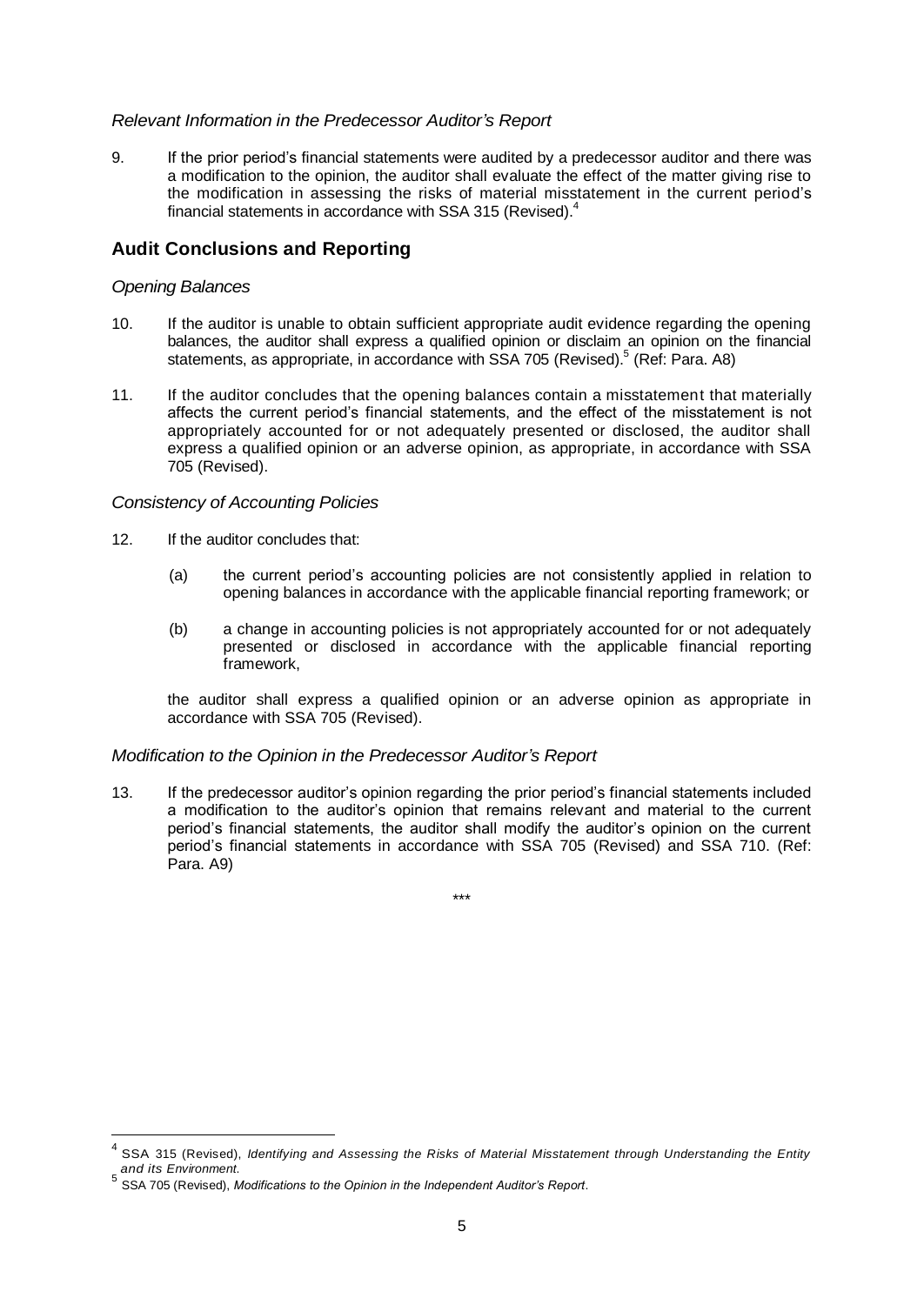## **Application and Other Explanatory Material**

## **Audit Procedures**

### *Considerations Specific to Public Sector Entities* (Ref: Para. 6)

- A1 In the public sector, there may be legal or regulatory limitations on the information that the current auditor can obtain from a predecessor auditor. For example, if a public sector entity that has previously been audited by a statutorily appointed auditor (for example, an Auditor General, or other suitably qualified person appointed on behalf of the Auditor General) is privatized, the amount of access to working papers or other information that the statutorily appointed auditor can provide a newly-appointed auditor that is in the private sector may be constrained by privacy or secrecy laws or regulations. In situations where such communications are constrained, audit evidence may need to be obtained through other means and, if sufficient appropriate audit evidence cannot be obtained, consideration given to the effect on the auditor's opinion.
- A2 If the statutorily appointed auditor outsources an audit of a public sector entity to a private sector audit firm, and the statutorily appointed auditor appoints an audit firm other than the firm that audited the financial statements of the public sector entity in the prior period, this is not usually regarded as a change in auditors for the statutorily appointed auditor. Depending on the nature of the outsourcing arrangement, however, the audit engagement may be considered an initial audit engagement from the perspective of the private sector auditor in fulfilling their responsibilities, and therefore this SSA applies.

## *Opening Balances* (Ref: Para. 6(c))

- A3 The nature and extent of audit procedures necessary to obtain sufficient appropriate audit evidence regarding opening balances depend on such matters as:
	- The accounting policies followed by the entity.
	- The nature of the account balances, classes of transactions and disclosures and the risks of material misstatement in the current period's financial statements.
	- The significance of the opening balances relative to the current period's financial statements.
	- Whether the prior period's financial statements were audited and, if so, whether the predecessor auditor's opinion was modified.
- A4 If the prior period's financial statements were audited by a predecessor auditor, the auditor may be able to obtain sufficient appropriate audit evidence regarding the opening balances by reviewing the predecessor auditor's working papers. Whether such a review provides sufficient appropriate audit evidence is influenced by the professional competence and independence of the predecessor auditor.
- A5 Relevant ethical and professional requirements guide the current auditor's communications with the predecessor auditor.
- A6 For current assets and liabilities, some audit evidence about opening balances may be obtained as part of the current period's audit procedures. For example, the collection (payment) of opening accounts receivable (accounts payable) during the current period will provide some audit evidence of their existence, rights and obligations, completeness and valuation at the beginning of the period. In the case of inventories, however, the current period's audit procedures on the closing inventory balance provide little audit evidence regarding inventory on hand at the beginning of the period. Therefore, additional audit procedures may be necessary, and one or more of the following may provide sufficient appropriate audit evidence: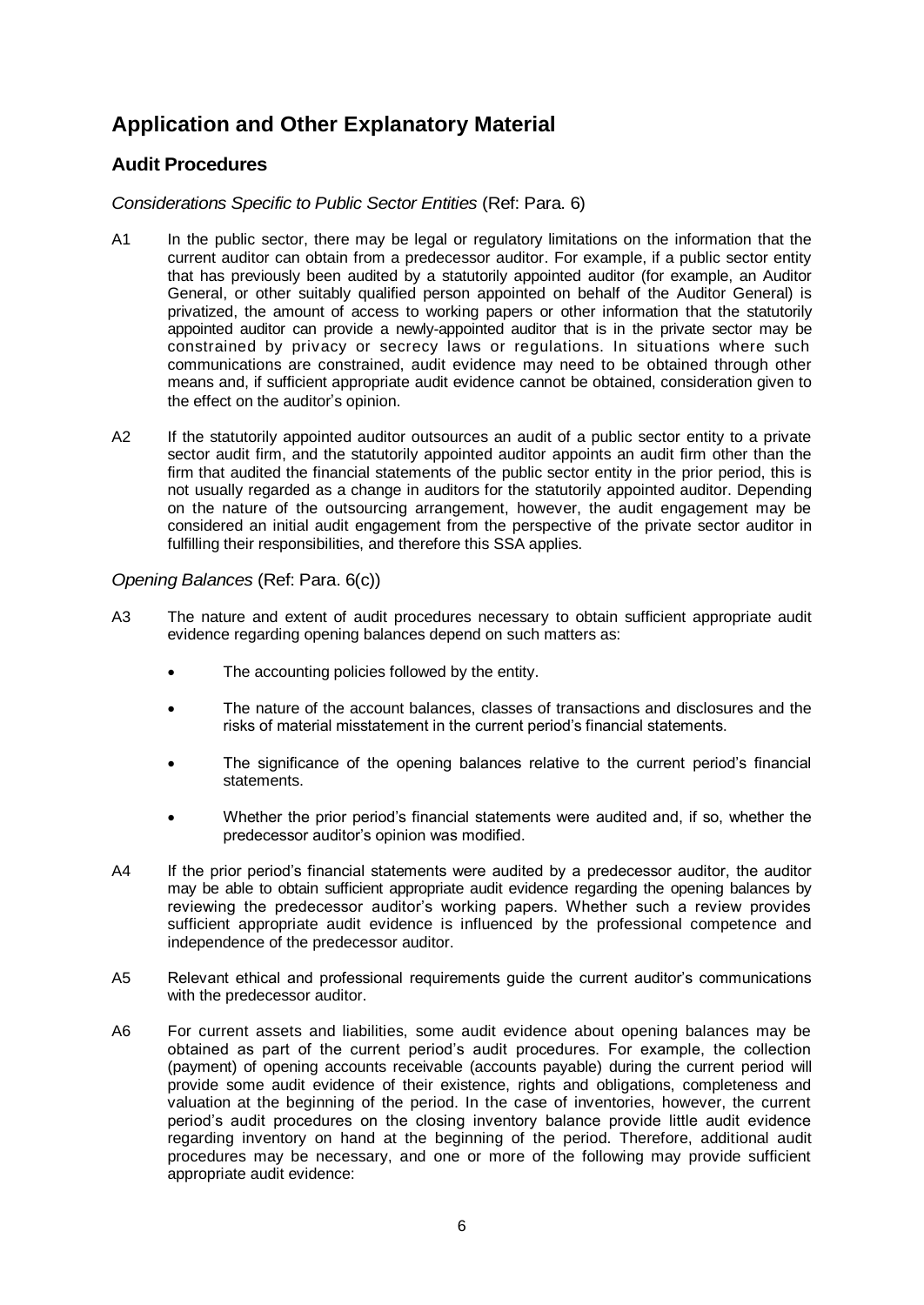- Observing a current physical inventory count and reconciling it to the opening inventory quantities.
- Performing audit procedures on the valuation of the opening inventory items.
- Performing audit procedures on gross profit and cutoff.
- A7. For non-current assets and liabilities, such as property plant and equipment, investments and long-term debt, some audit evidence may be obtained by examining the accounting records and other information underlying the opening balances. In certain cases, the auditor may be able to obtain some audit evidence regarding opening balances through confirmation with third parties, for example, for long-term debt and investments. In other cases, the auditor may need to carry out additional audit procedures.

## **Audit Conclusions and Reporting**

*Opening Balances* (Ref: Para. 10)

- A8. SSA 705 (Revised) establishes requirements and provides guidance on circumstances that may result in a modification to the auditor's opinion on the financial statements, the type of opinion appropriate in the circumstances, and the content of the auditor's report when the auditor's opinion is modified. The inability of the auditor to obtain sufficient appropriate audit evidence regarding opening balances may result in one of the following modifications to the opinion in the auditor's report:
	- (a) A qualified opinion or a disclaimer of opinion, as is appropriate in the circumstances; or
	- (b) Unless prohibited by law or regulation, an opinion which is qualified or disclaimed, as appropriate, regarding the results of operations, and cash flows, where relevant, and unmodified regarding financial position.

The Appendix includes illustrative auditor's reports.

### *Modification to the Opinion in the Predecessor Auditor's Report* (Ref: Para. 13)

A9. In some situations, a modification to the predecessor auditor's opinion may not be relevant and material to the opinion on the current period's financial statements. This may be the case where, for example, there was a scope limitation in the prior period, but the matter giving rise to the scope limitation has been resolved in the current period.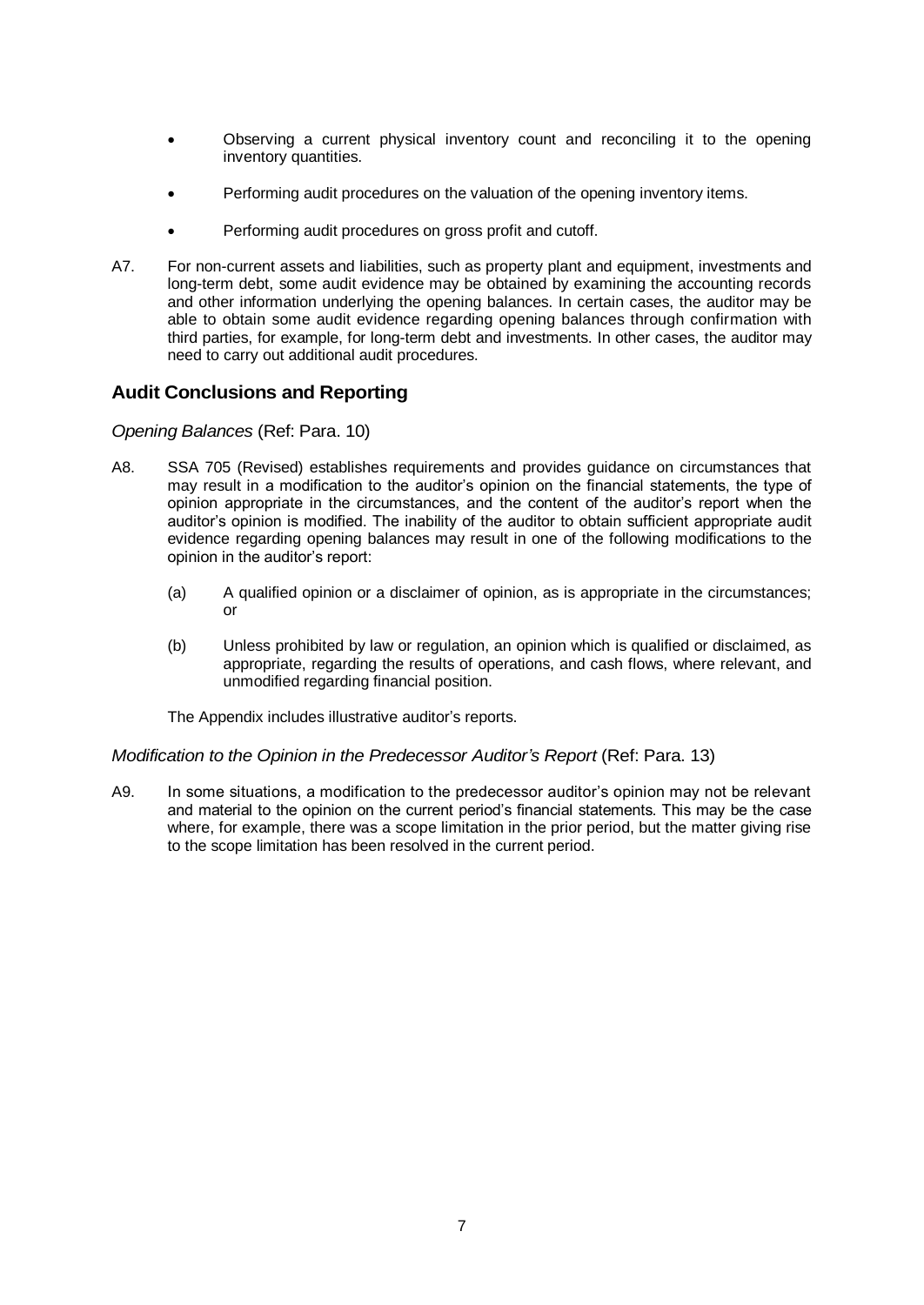## **Illustration of Auditor's Report with Modified Opinion**

Note: Throughout the illustrative auditor's report, the Opinion section has been positioned first in accordance with SSA 700 (Revised), and the Basis for Opinion section is positioned immediately after the Opinion section. Also, the first and last sentence that was included in the extant auditor's responsibilities section is now subsumed as part of the new Basis for Opinion section.

### Illustration 1:

1

For purposes of this illustrative auditor's report, the following circumstances are assumed:

- Audit of a complete set of financial statements of a Singapore incorporated company other than a listed entity using a fair presentation framework. The audit is not a group audit (i.e., SSA 600 does not apply).
- The financial statements are prepared by management of the company in accordance with Financial Reporting Standards in Singapore (FRSs) (a general purpose framework).
- The terms of the audit engagement reflect the description of management's responsibility for the financial statements in SSA 210.
- The auditor did not observe the counting of the physical inventory at the beginning of the current period and was unable to obtain sufficient appropriate audit evidence regarding the opening balances of inventory.
- The possible effects of the inability to obtain sufficient appropriate audit evidence regarding opening balances of inventory are deemed to be material but not pervasive to the company's financial performance and cash flows.<sup>1</sup>
- The financial position at year end is fairly presented.
- An opinion that is qualified regarding the financial performance and cash flows and unmodified regarding financial position is considered appropriate in the circumstances.
- The relevant ethical requirements that apply to the audit comprise the Accounting and Corporate Regulatory Authority (ACRA) *Code of Professional Conduct and Ethics for Public Accountants and Accounting Entities* (ACRA Code) together with the ethical requirements relating to the audit in Singapore, and the auditor refers to both.
- Based on the audit evidence obtained, the auditor has concluded that a material uncertainty does not exist related to events or conditions that may cast significant doubt on the company's ability to continue as a going concern in accordance with SSA 570 (Revised).
- The auditor is not required, and has otherwise not decided, to communicate key audit matters in accordance with SSA 701.
- The auditor has obtained all of the other information prior to the date of the auditor's report and has not identified a material misstatement of the other information.
- Corresponding figures are presented, and the prior period's financial statements were audited by a predecessor auditor. The auditor is not prohibited by law or regulation from referring to the predecessor auditor's report on the corresponding figures and has decided to do so.
- Those responsible for oversight of the financial statements differ from those responsible for the preparation of the financial statements.
- In addition to the audit of the financial statements, the auditor has other reporting responsibilities required under local law.

<sup>&</sup>lt;sup>1</sup> If the possible effects, in the auditor's judgment, are considered to be material and pervasive to the entity's financial performance and cash flows, the auditor would disclaim an opinion on the financial performance and cash flows.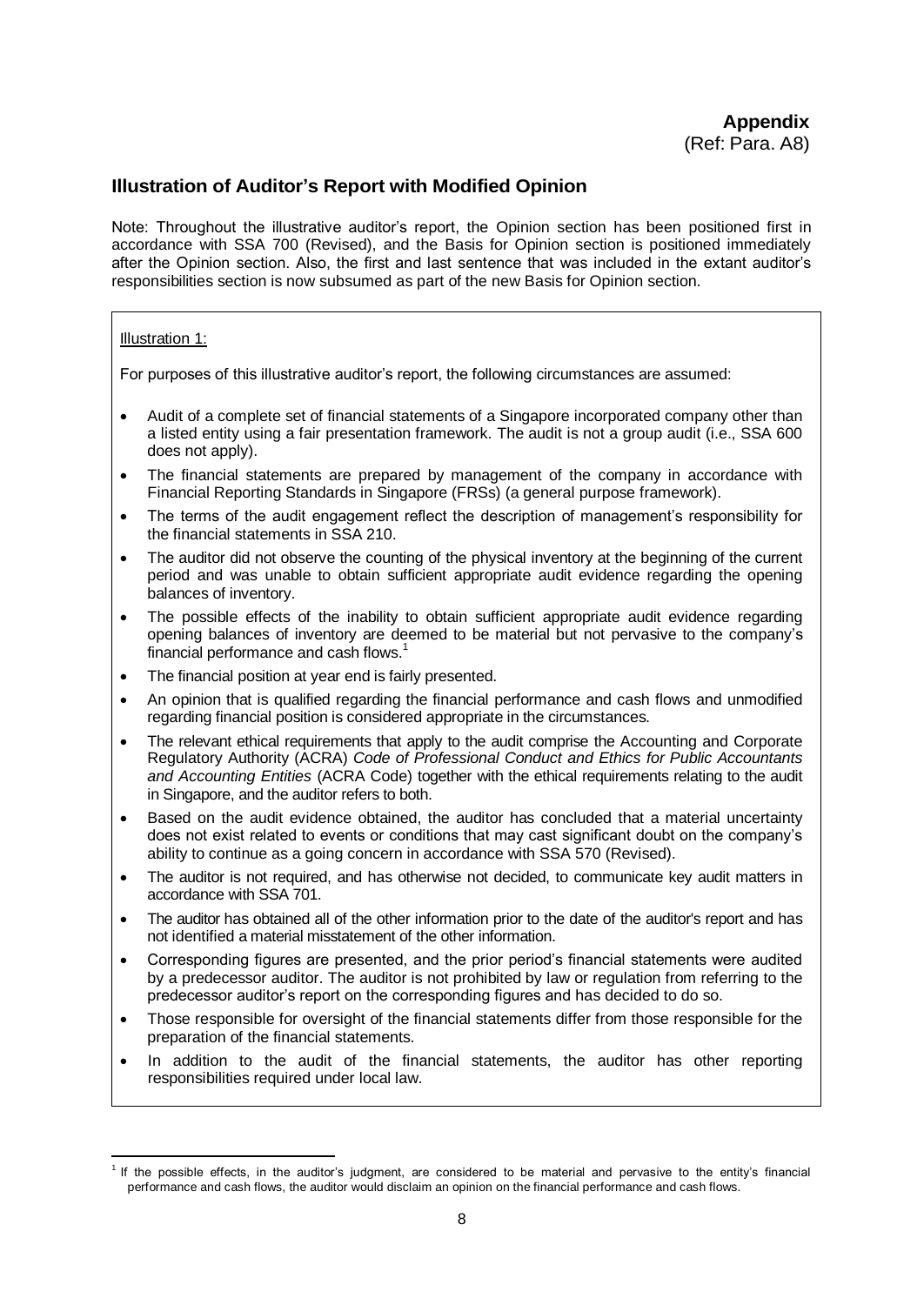## **INDEPENDENT AUDITOR'S REPORT**

To the Shareholders of ABC Company [or Other Appropriate Addressee]

#### **Report on the Audit of the Financial Statements<sup>2</sup>**

#### **Opinions**

We have audited the financial statements of ABC Company (the Company), which comprise the statement of financial position as at 31 December 20X1, and the statement of comprehensive income, statement of changes in equity and statement of cash flows for the year then ended, and notes to the financial statements, including a summary of significant accounting policies.

#### *Qualified Opinion on the Financial Performance and Cash Flows*

In our opinion, except for the possible effects of the matter described in the *Basis for Qualified Opinion* section of our report, the accompanying statement of comprehensive income and statement of cash flows are properly drawn up in accordance with the provisions of the Companies Act, Chapter 50 (the Act) and Financial Reporting Standards in Singapore (FRSs) so as to give a true and fair view of the financial performance and cash flows of the Company for the year ended 31 December 20X1.

#### *Opinion on the Financial Position*

In our opinion, the accompanying statement of financial position is properly drawn up in accordance with the provisions of the Act and FRSs so as to give a true and fair view of the financial position of the Company as at 31 December 20X1.

#### **Basis for Opinion, Including Basis for Qualified Opinion on the Financial Performance and Cash Flows**

We were appointed as auditors of the Company on 30 June 20X1 and thus did not observe the counting of the physical inventories at the beginning of the year. We were unable to satisfy ourselves by alternative means concerning inventory quantities held at 31 December 20X0. Since opening inventories enter into the determination of the financial performance and cash flows, we were unable to determine whether adjustments might have been necessary in respect of the profit for the year reported in the statement of comprehensive income and the net cash flows from operating activities reported in the statement of cash flows.

We conducted our audit in accordance with Singapore Standards on Auditing (SSAs). Our responsibilities under those standards are further described in the *Auditor's Responsibilities for the Audit of the Financial Statements* section of our report. We are independent of the Company in accordance with the Accounting and Corporate Regulatory Authority (ACRA) *Code of Professional Conduct and Ethics for Public Accountants and Accounting Entities* (ACRA Code) together with the ethical requirements that are relevant to our audit of the financial statements in Singapore, and we have fulfilled our other ethical responsibilities in accordance with these requirements and the ACRA Code. We believe that the audit evidence we have obtained is sufficient and appropriate to provide a basis for our unmodified opinion on the financial position and our qualified audit opinion on the financial performance and cash flows.

#### **Other Matter**

The financial statements of the Company for the year ended 31 December 20X0 were audited by another auditor who expressed an unmodified opinion on those statements on 31 March 20X1.

 2 The sub-title "Report on the Financial Statements" is unnecessary in circumstances when the second sub-title "Report on Other Legal and Regulatory Requirements" is not applicable.